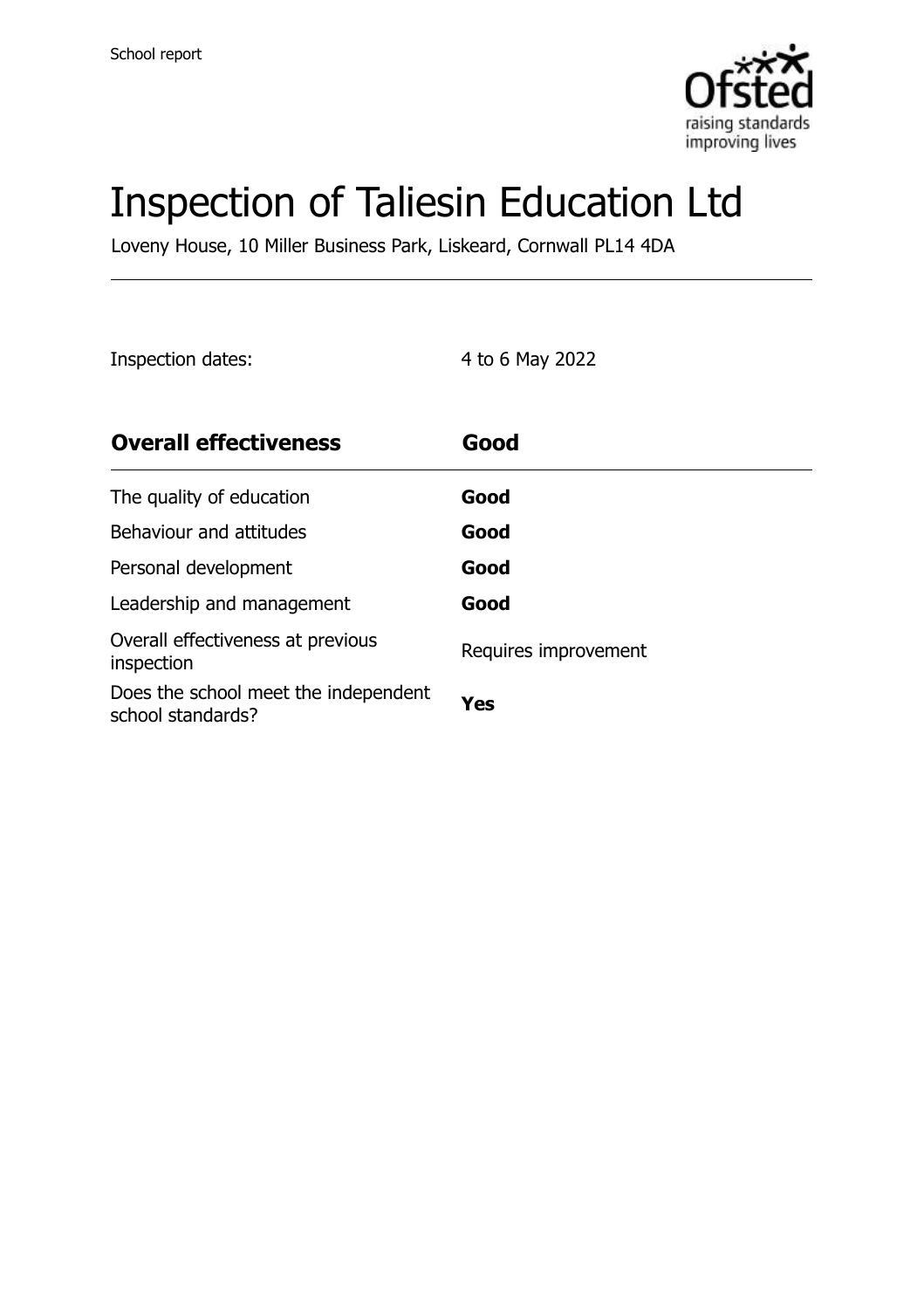

#### **What is it like to attend this school?**

Taliesin Education provides many opportunities for pupils to thrive and be successful. Typically, pupils who join Taliesin have been excluded from their previous schools. The bond between staff and pupils motivates pupils to give their very best in all that they do. Pupils know that staff care deeply and support them well to reach their full potential. They rise to staff's high expectations with enthusiasm. All pupils who completed Ofsted's survey would recommend the school.

The school is calm. Pupils describe the school as a 'safe place'. They are adamant that there is no bullying. Pupils are polite, courteous and eager to catch up on any lost learning. Consequently, gaps in pupils' learning are closing quickly.

The well thought out personal, social and health education (PSHE) curriculum is fundamental to pupils' success. The bespoke curriculums ensure that pupils have their individual needs met well. Through the PSHE curriculum, pupils overcome the challenges that have previously hampered their time in school. This ensures that they are ready for the next stage of their education.

#### **What does the school do well and what does it need to do better?**

School leaders and the proprietor have worked effectively to improve the quality of education. They have ensured that the independent school standards are met in full. This includes Schedule 10 of the Equality Act 2010. All pupils at the school have an education, health and care plan. Equality of opportunity is an integral feature of the school. Leaders have high expectations for all pupils. Pupils are at the forefront of all decisions that leaders make.

Leaders prioritise reading. They have successfully fostered a love of reading. Some pupils told inspectors that when they joined the school they could not read, and this is all that they wanted to be able to do. Dedication from staff and commitment from pupils has ensured that these pupils have achieved their aim. In most cases, these pupils can now read fluently. Leaders check pupils' reading knowledge as soon as they start. This enables staff to identify and plan a bespoke curriculum to meet pupils' specific needs. However, as pupils progress through their curriculums, ongoing checks of what they know and understand are not precise enough. This leads to some pupils spending too much time learning sounds that they already know.

Leaders have revised their approach to the curriculum. In nearly all subjects, the curriculum is well sequenced. Pupils focus well during lessons, and incidents of poor behaviour are rare. Staff are knowledgeable about the subjects that they teach and the specific needs of their pupils. In these lessons, teachers check precisely what pupils know, understand and can do. They use this information well to either revisit or plan the next steps. Pupils embrace learning due to the tenacious efforts of staff. Pupils typically learn the curriculum well. However, some curriculum thinking in key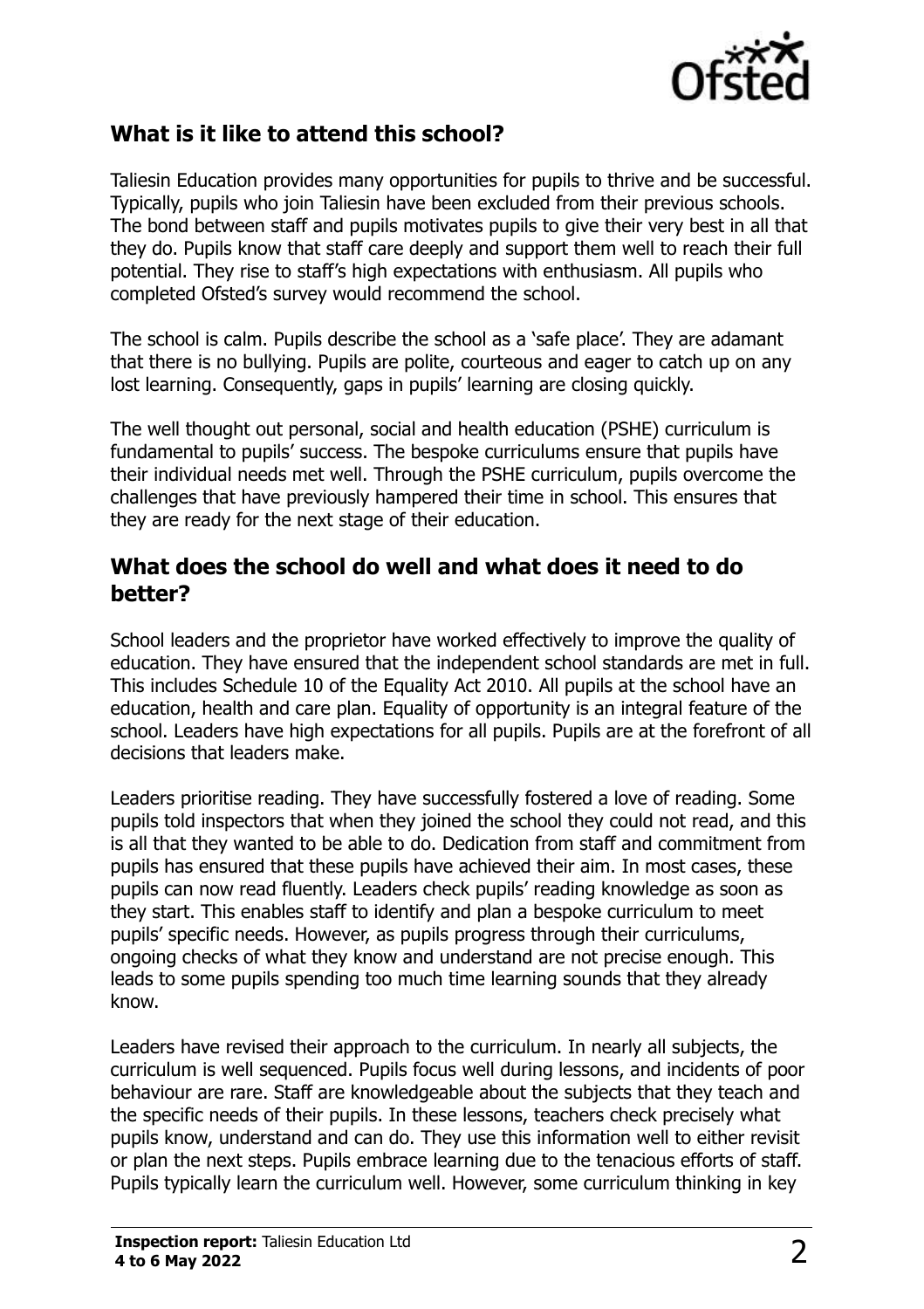

stage 2 is not as well considered as it needs to be. In a small minority of subjects, it is not clear what pupils need to learn and when.

Pupils have many opportunities to develop and be ready for life in modern Britain. Through the well-designed PSHE curriculum, pupils gain a secure understanding of what constitutes an appropriate relationship. Pupils have a strong sense of right and wrong. They learn about leading a healthy lifestyle and what it means to be a good citizen. Leaders encourage pupils to make positive contributions to society. This includes raising money for local and national charities. Recently, pupils organised collections for the victims of the war in Ukraine.

Pupils feel strongly that the wider curriculum prepares them well for the next stage of their education. Pupils are particularly positive about how the outdoor education curriculum supports them to be resilient, and why teamwork is important.

Leaders ensure that appropriate careers provision is in place. Pupils have access to impartial advice. Staff work closely with pupils to build on their talents and interests. Pupils are all positive about their futures.

Staff morale is high. Staff feel that leaders, including the proprietor, ensure that their well-being is a high priority. Many members of staff describe the school as 'one big family'. All staff who completed Ofsted's survey said they enjoy working at the school.

#### **Safeguarding**

The arrangements for safeguarding are effective.

Leaders have established a strong safeguarding culture. Leaders ensure that staff have the appropriate recruitment checks before they start to work with pupils. Staff have regular training to ensure they fulfil their safeguarding responsibilities. They know the risks that pupils might face. Leaders work closely with external agencies to ensure pupils get the support they need.

Pupils feel safe. They say that there is always an adult available. Pupils are positive that they have someone to contact day or night should they have a concern.

An up-to-date safeguarding policy is on the school's website.

#### **What does the school need to do to improve?**

#### **(Information for the school and proprietor)**

 $\blacksquare$  A small minority of pupils who join the school with gaps in their reading knowledge are not catching up as quickly as they could. This is because some staff do not use assessment information as well as they could. This means that some pupils spend too much time learning sounds that they already know.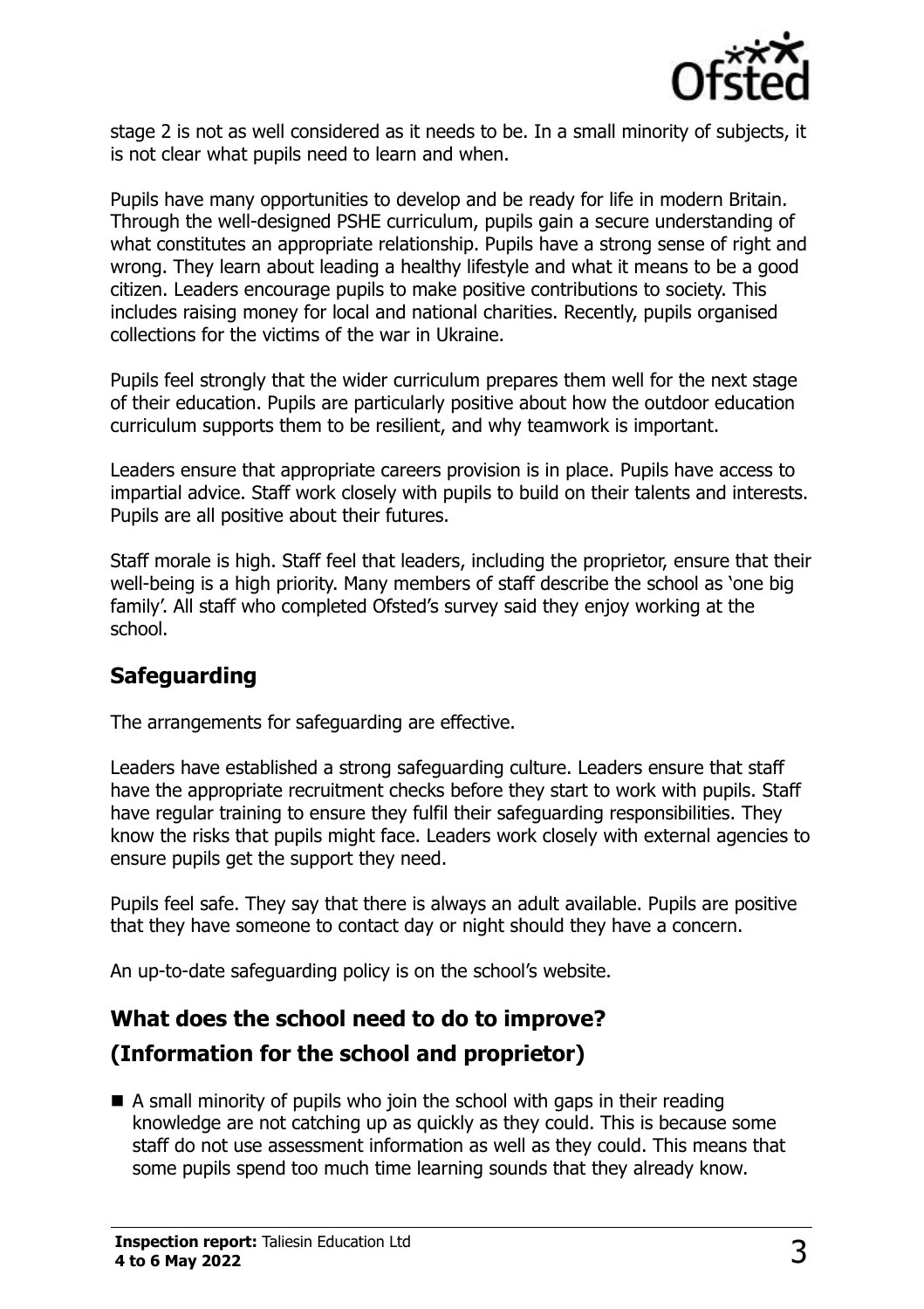

Leaders need to ensure that all staff use assessment information effectively, so that all pupils reach their full potential.

■ Some subjects in the key stage 2 curriculum need to be strengthened further. Curriculum thinking does not always consider well enough the knowledge that pupils need to know and remember. This leads to some pupils not learning the subject content as well as they could. Leaders must ensure that they continue to improve the curriculum.

### **How can I feed back my views?**

You can use [Ofsted Parent View](http://parentview.ofsted.gov.uk/) to give Ofsted your opinion on your child's school, or to find out what other parents and carers think. We use information from Ofsted Parent View when deciding which schools to inspect, when to inspect them and as part of their inspection.

The Department for Education has further quidance on how to complain about a school.

If you are the provider and you are not happy with the inspection or the report, you can [complain to Ofsted.](http://www.gov.uk/complain-ofsted-report)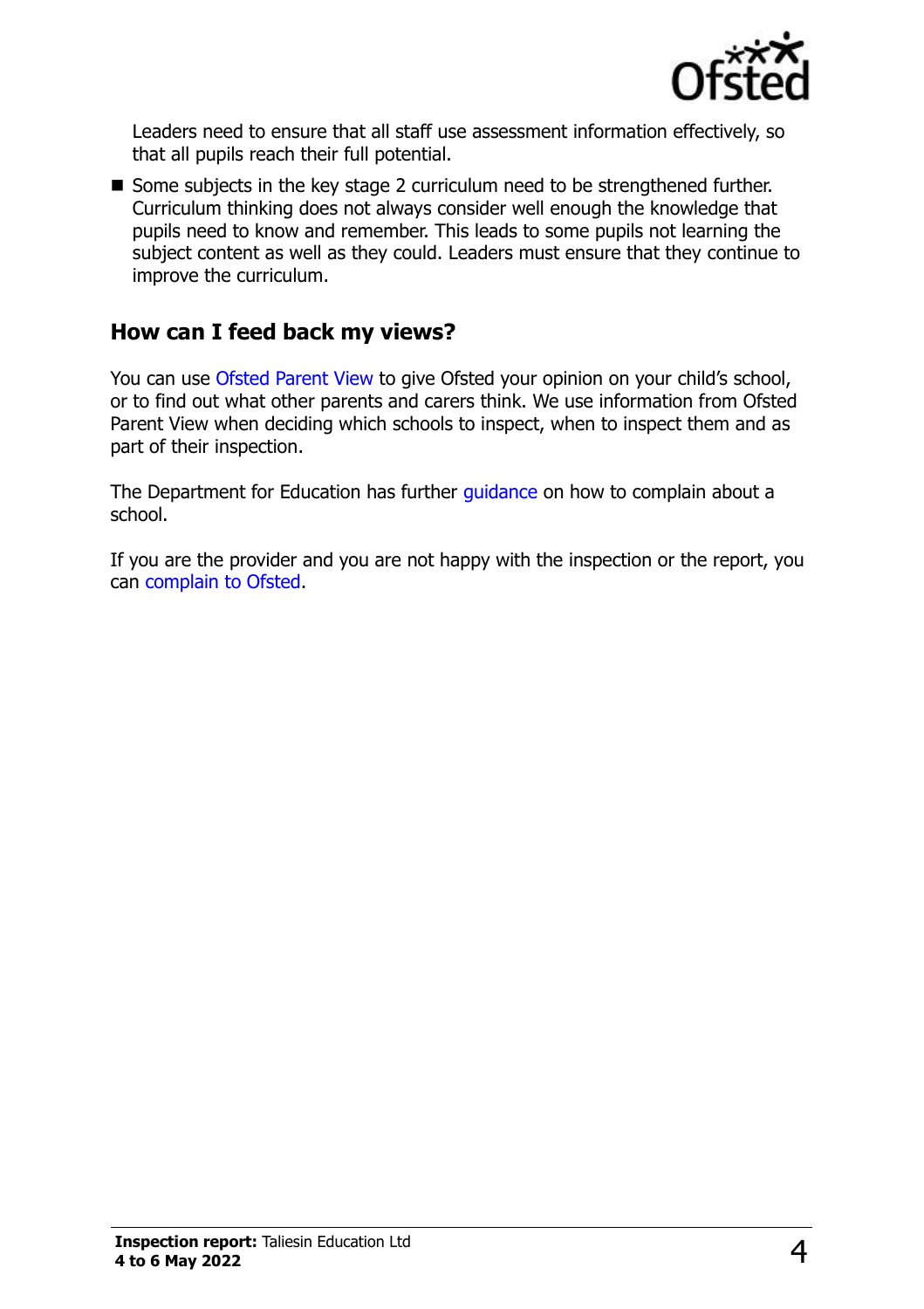

## **School details**

| Unique reference number             | 135405                           |
|-------------------------------------|----------------------------------|
| <b>DfE registration number</b>      | 908/6096                         |
| <b>Local authority</b>              | Cornwall                         |
| <b>Inspection number</b>            | 10230028                         |
| <b>Type of school</b>               | Other independent special school |
| <b>School category</b>              | Independent school               |
| Age range of pupils                 | 7 to 16                          |
| <b>Gender of pupils</b>             | <b>Boys</b>                      |
| Number of pupils on the school roll | 11                               |
| <b>Number of part-time pupils</b>   | $\overline{2}$                   |
| <b>Proprietor</b>                   | <b>Alice Morris</b>              |
| <b>Chair</b>                        | <b>Alice Morris</b>              |
| <b>Headteacher</b>                  | <b>Barry Coppins</b>             |
| <b>Annual fees (day pupils)</b>     | £51,236                          |
| <b>Telephone number</b>             | 01579 342520                     |
| Website                             | www.tpluscentres.co.uk           |
| <b>Email address</b>                | barry.coppins@tpluscentres.co.uk |
| Date of previous inspection         | 16-18 October 2019               |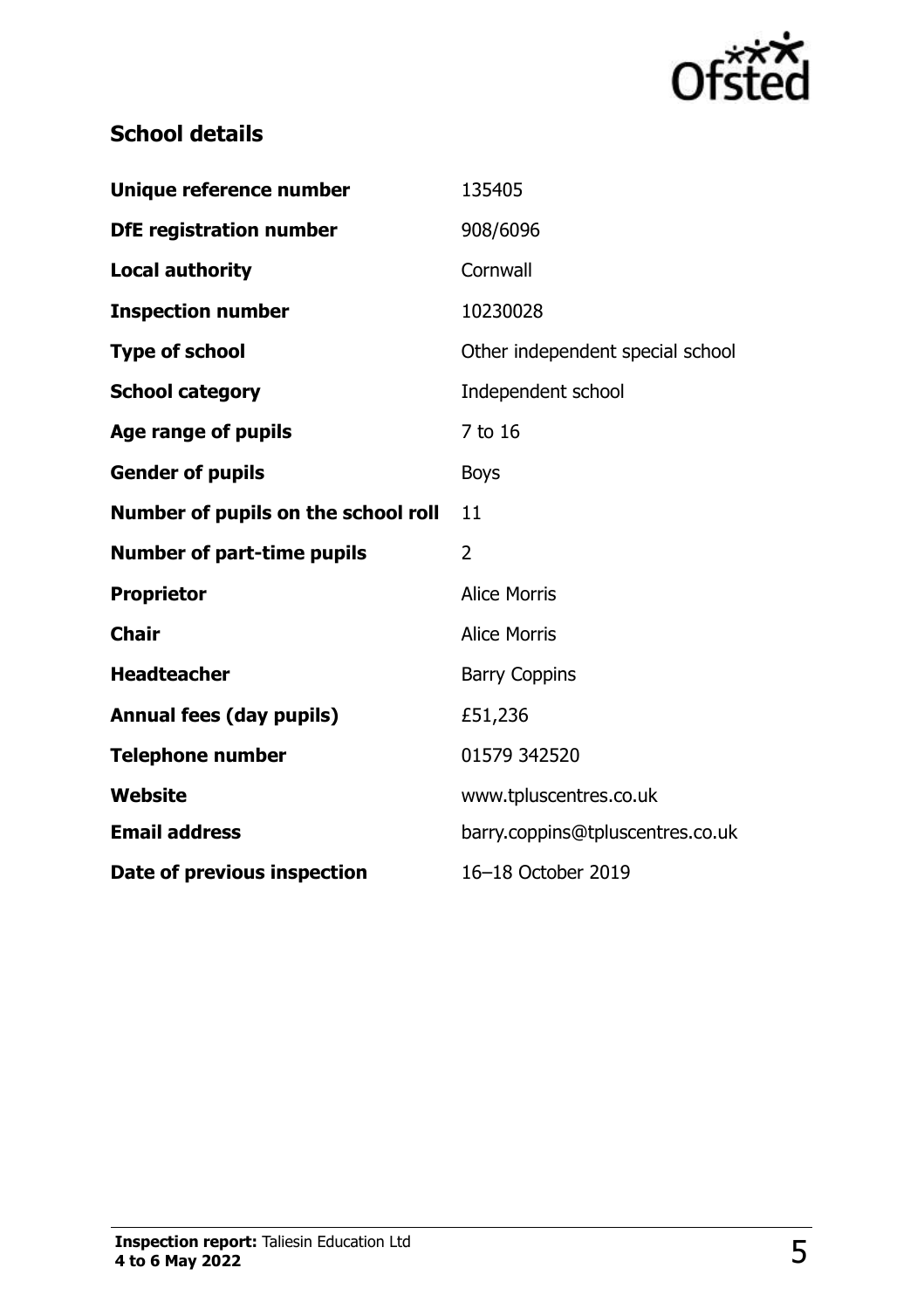

#### **Information about this school**

- Taliesin Education Limited is an independent special school. It specialises in supporting vulnerable pupils with complex social, emotional and mental health needs.
- The school uses one alternative provider to provide some specialist education, training and opportunities.

#### **Information about this inspection**

Inspectors carried out this inspection under section 109(1) and (2) of the Education and Skills Act 2008. The purpose of the inspection is to advise the Secretary of State for Education about the school's suitability for continued registration as an independent school.

- This was the first routine inspection the school received since the COVID-19 pandemic began. Inspectors discussed the impact of the pandemic with school leaders and have taken that into account in their evaluation.
- The school meets the independent school standards. These are the requirements set out in the schedule to the Education (Independent School Standards) Regulations 2014.
- Inspectors held meetings with the headteacher, senior leaders, curriculum leaders and teaching staff. The lead inspector had a telephone conversation with a representative from the local authority.
- The lead inspector met with the proprietor remotely.
- Inspectors carried out deep dives in these subjects: early reading, mathematics, PSHE and history. For each deep dive, inspectors met with subject leaders, looked at curriculum plans, visited a sample of lessons, spoke to teachers, spoke to pupils about their learning, looked at samples of pupils' work and listened to pupils read.
- $\blacksquare$  Inspectors examined a range of documentation provided by the school, including leaders' self-evaluation, improvement plans and documentation relating to behaviour and attendance.
- The lead inspector toured the site with the headteacher to evaluate the suitability of the premises and the arrangements for the welfare, health and safety of pupils.
- Inspectors scrutinised safeguarding records, spoke with staff about safeguarding and spoke with pupils. The lead inspector also met with the designated safeguarding leader.
- Inspectors considered the responses to the online survey, Ofsted Parent View. They also took into consideration the responses to the staff and pupil surveys.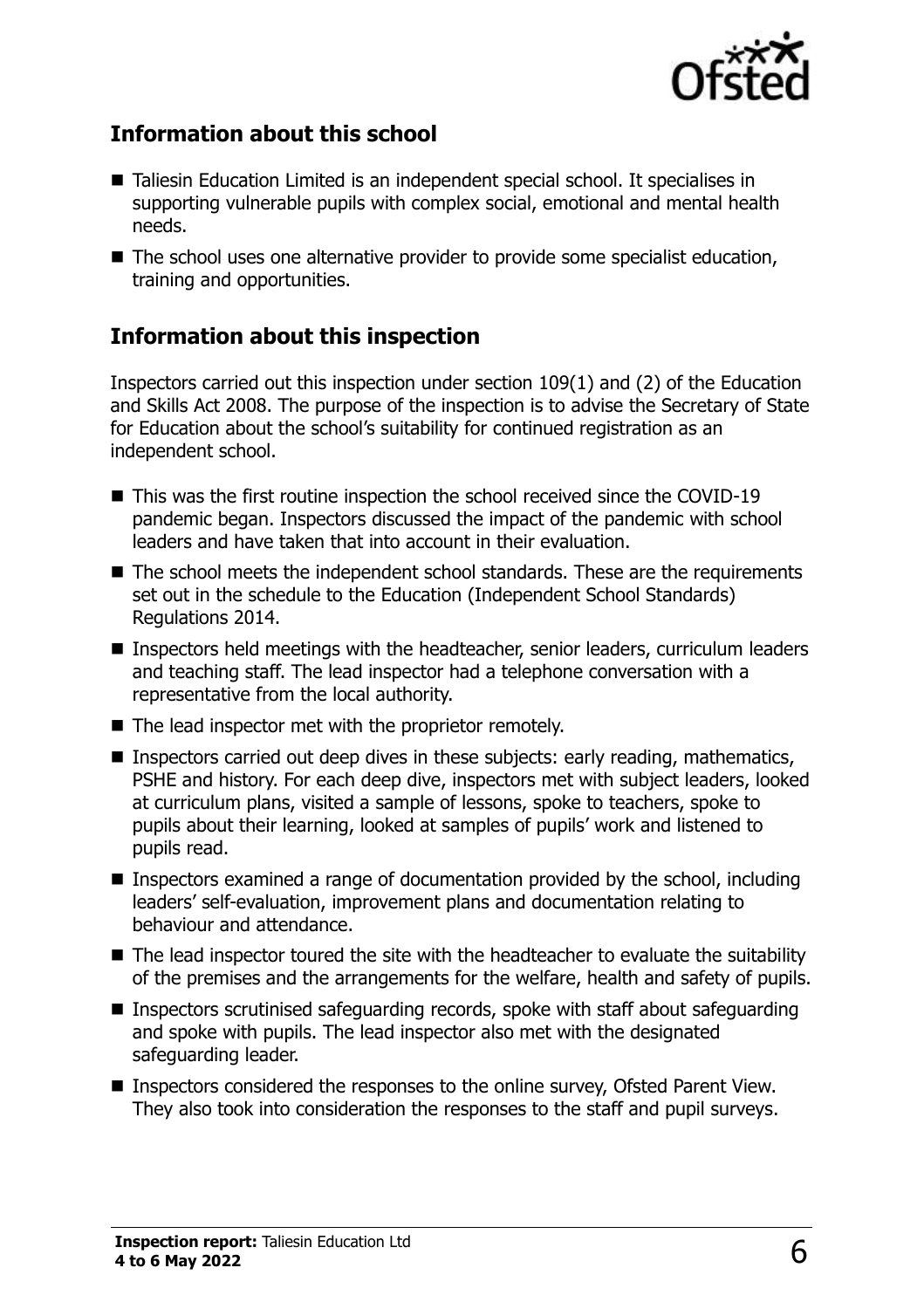

#### **Inspection team**

Matt Middlemore, lead inspector Her Majesty's Inspector

Tracy Hannon **Calculation** Ofsted Inspector